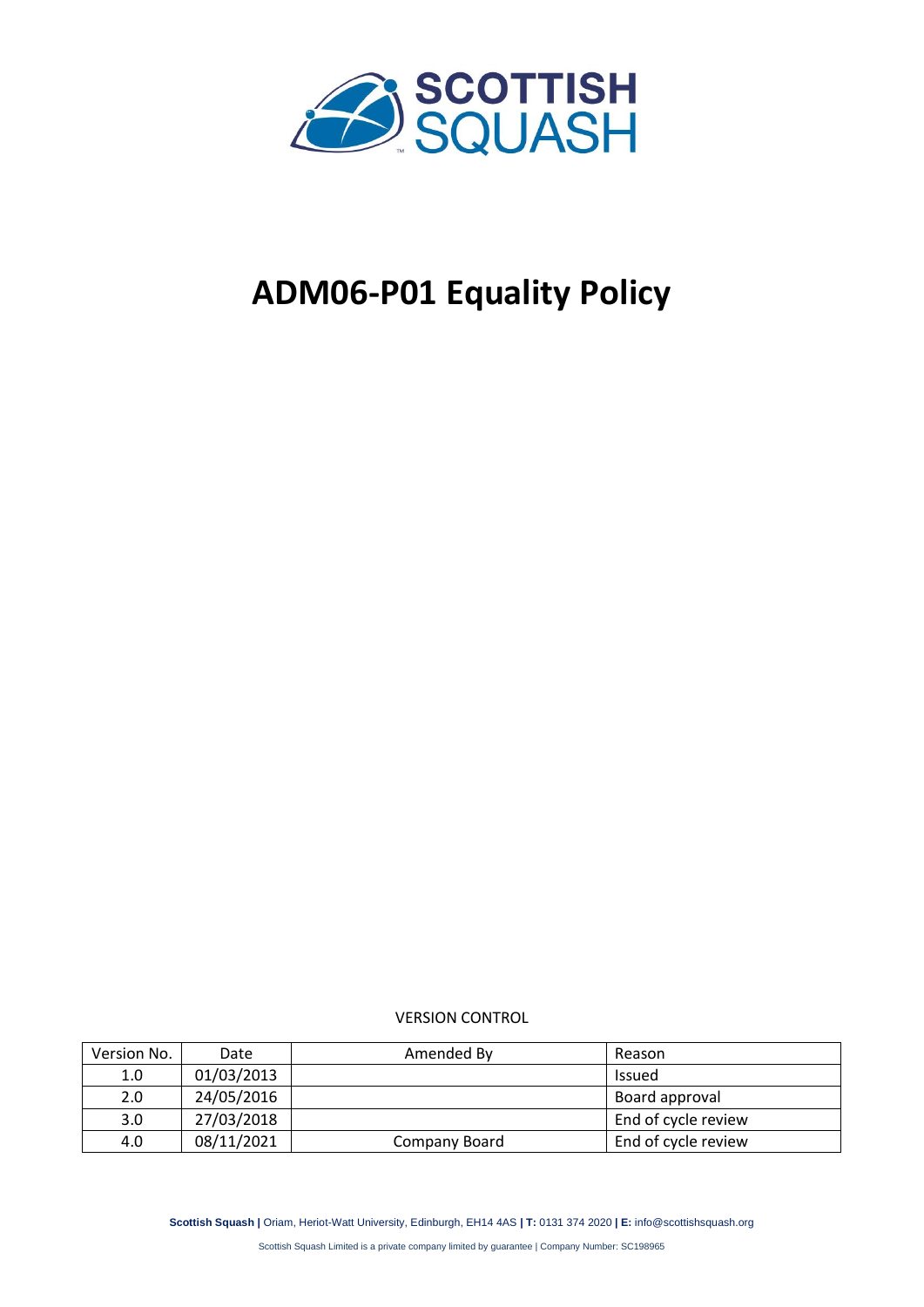

#### **FOREWORD**

Scottish Squash Limited (SSL) has been through an exceptional period of change and we believe that it is a truly exciting time for squash in Scotland. In 2019, the governing body embarked on a new four year strategy (Squash – [A Sport for Health\)](https://www.scottishsquash.org/wp-content/uploads/2019/04/ADM01-P02-Scottish-Squash-Strategic-Plan-2019-23-A-Sport-for-Health.pdf) based on a ten year vision for the sport. We have a clear vision, mission and shared values and at the heart of our strategy is our aim to ensure that everyone is made to feel welcome in the sport and there are no barriers to participation. We are committed and will continue to work with all our diversity and inclusion partners to make this possible.

Having initially achieved the Foundation level and subsequently the Preliminary level of the Equality Standard for Sport, the governing body – in light of its new vision, mission & shared values – has now reviewed its diversity and inclusion priorities and have developed a new Equality Action Plan for the period 2020-2023. We would encourage you all, whatever your role and involvement with the sport, to actively engage with this plan and together we can work collaboratively to the benefit of everyone connected to squash in Scotland.

MAddet

**Mark Adderley Maggie Still** President & Equality Champion on the Board Chief Executive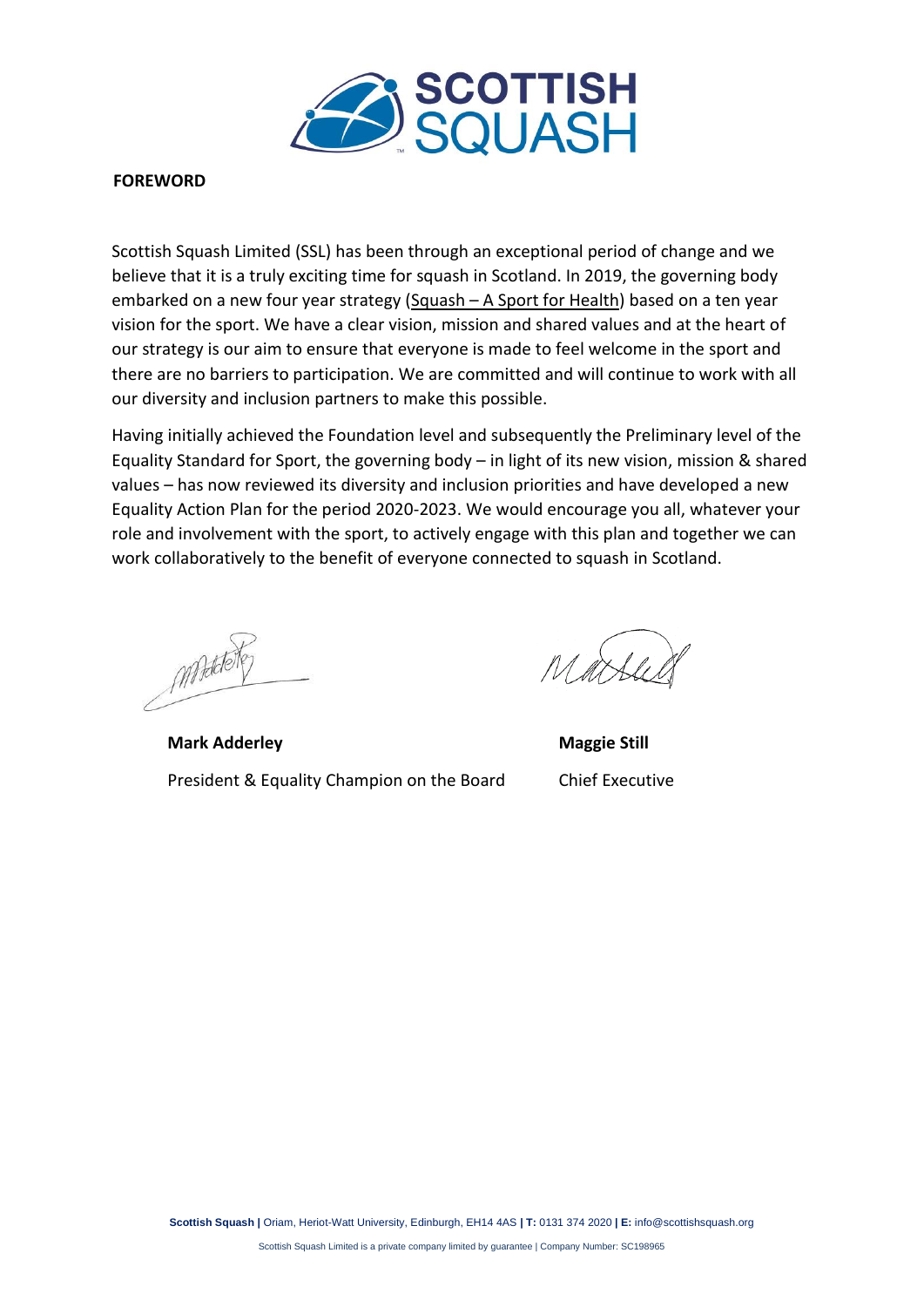

# **Policy Statement**

SSL endorses the principle of equality and will strive to ensure that everyone who wishes to be involved in squash, whether as casual participants, team members, volunteers, coaches, office-bearers in clubs or those within SSL:

- has a genuine and equal opportunity to participate to the full extent of their own ambitions and abilities, without regard to their age, sex, gender identity, disability, marital or civil partnership status, pregnancy or maternity, religion, race, ethnic origin, nationality, colour, socioeconomic status or sexual orientation; and
- can be assured of an environment in which their rights, dignity and individual worth are respected, and in particular that they are able to enjoy their sport without the threat of intimidation, victimisation, harassment or abuse.

# **Legal obligations**

SSL is committed to avoiding and eliminating unfair discrimination of any kind in squash and will under no circumstances condone unlawful discriminatory practices. The organisation takes a zero-tolerance approach to any form of bullying or harassment. Examples of the relevant legislation and the behaviours in question are given in the Appendix.

# **Positive action**

The principle of equality goes further than simply complying with legislation; it entails taking positive steps to counteract the effects of physical or cultural barriers – whether real or perceived – that restrict the opportunity for everyone to participate equally and fully.

SSL will therefore seek to institute, support or contribute to appropriate measures or initiatives that enable access to squash and participation in associated activities by people from any group that is under-represented in the sport or has difficulty accessing it.

# **Implementation**

The following steps will be taken to publicise this policy and promote sports equality in squash:-

- A copy of this document will be published on the SSL website.
- SSL's President will take overall responsibility for ensuring that the policy is observed.
- The Board of SSL will take full account of the policy in arriving at all decisions in relation to activities of SSL.
- SSL will collaborate fully with any surveys or other initiatives designed to assess the level of participation of different sections of the community in squash and will take account of the findings in developing measures to promote and enhance sports equality in squash.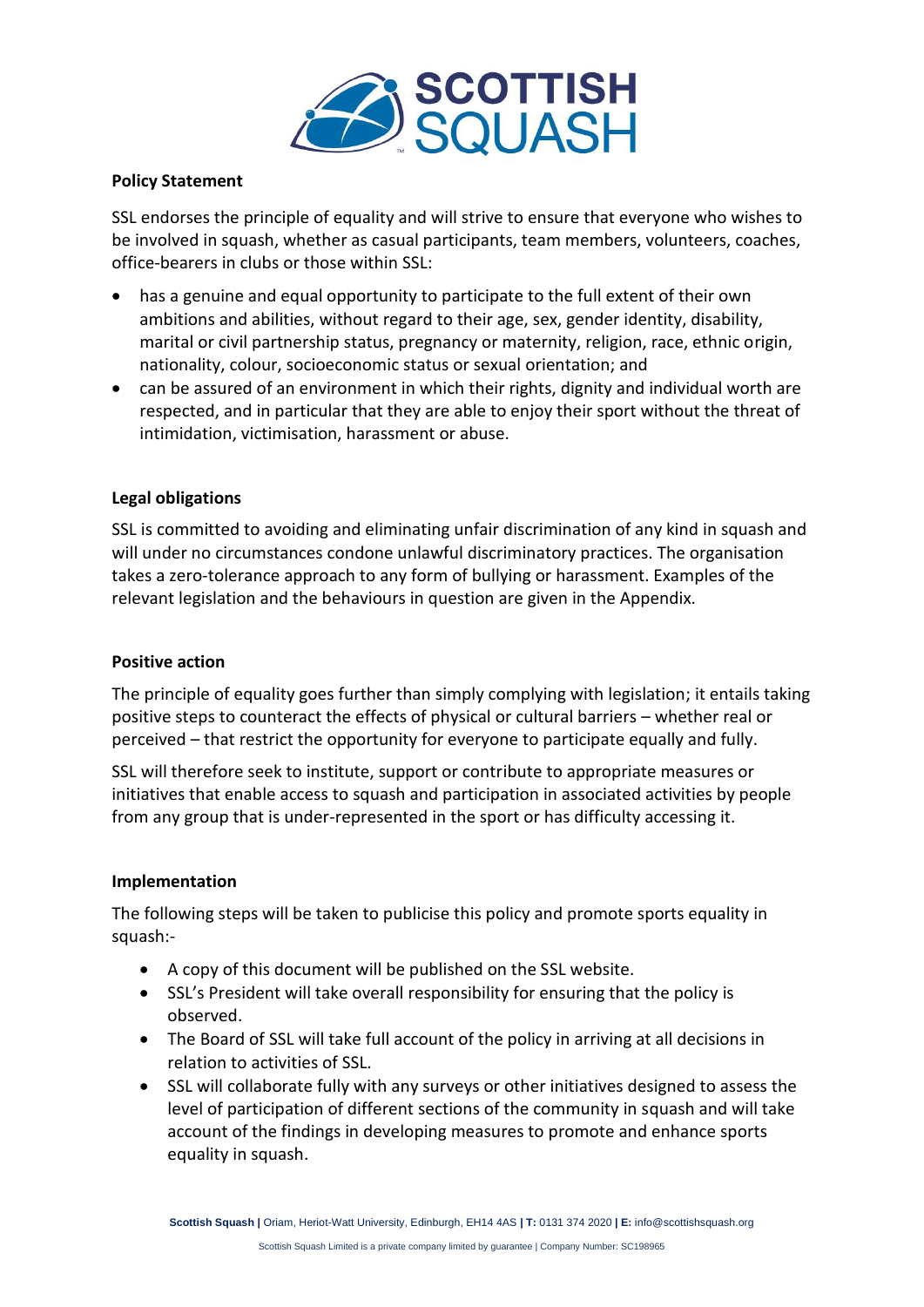

- SSL will provide access to training for all of its Board Members and staff to raise awareness of both collective and individual responsibilities.
- It will be a condition of SSL that member clubs:
	- $\circ$  formally adopt this policy, or produce their own equality and diversity policy in terms that are consistent with it;
	- o take steps to ensure that their Committees, members and volunteers behave in accordance with the policy, including where appropriate taking disciplinary action under the Club's constitution;
	- o ensure that access to membership is open and inclusive; and
	- $\circ$  support such measures and initiatives that SSL may institute or take part in to advance the aims of this policy.
- It will be a condition of SSL membership that individual and corporate members
	- o commit to act in accordance with this policy; and
	- $\circ$  support such measures and initiatives that SSL may institute or take part in to advance the aims of this policy.

# **Responsibility, Monitoring and Evaluation**

The Board of SSL are responsible for ensuring the implementation of this policy.

The Board review all SSL activities and initiatives against the aims of the policy on an annual basis, and the President reports formally on this issue at the AGM.

The Board, or where appropriate a designated project leader, reviews any measures or initiatives that SSL may institute or take part in to promote and enhance equality in squash and reports their findings formally to the AGM.

The Board reviews the policy itself at intervals of no more than three years, (or when necessary due to changes in legislation) and reports with recommendations to the AGM.

# **Complaints and Compliance**

SSL regards all of the forms of discriminatory behaviour, including (but not limited to) behaviour described in the Appendix as unacceptable, and is concerned to ensure that individuals feel able to raise any bona fide grievance or complaint related to such behaviour without fear of being penalised for doing so. Appropriate disciplinary action will be taken against any employee, member or volunteer who violates SSL's Equality Policy.

Any person who believes that he or she has been treated in a way that they consider to be in breach of this policy by a member club, individual member or corporate member of SSL, should first complain to that person or organisation. If this does not resolve the matter, or in the case of allegations of discriminatory behaviour against SSL itself, the person may raise the matter by writing directly to the President.

The President will investigate the complaint personally or appoint a Board member to do so. The investigation will be conducted impartially, confidentially, and without avoidable delay.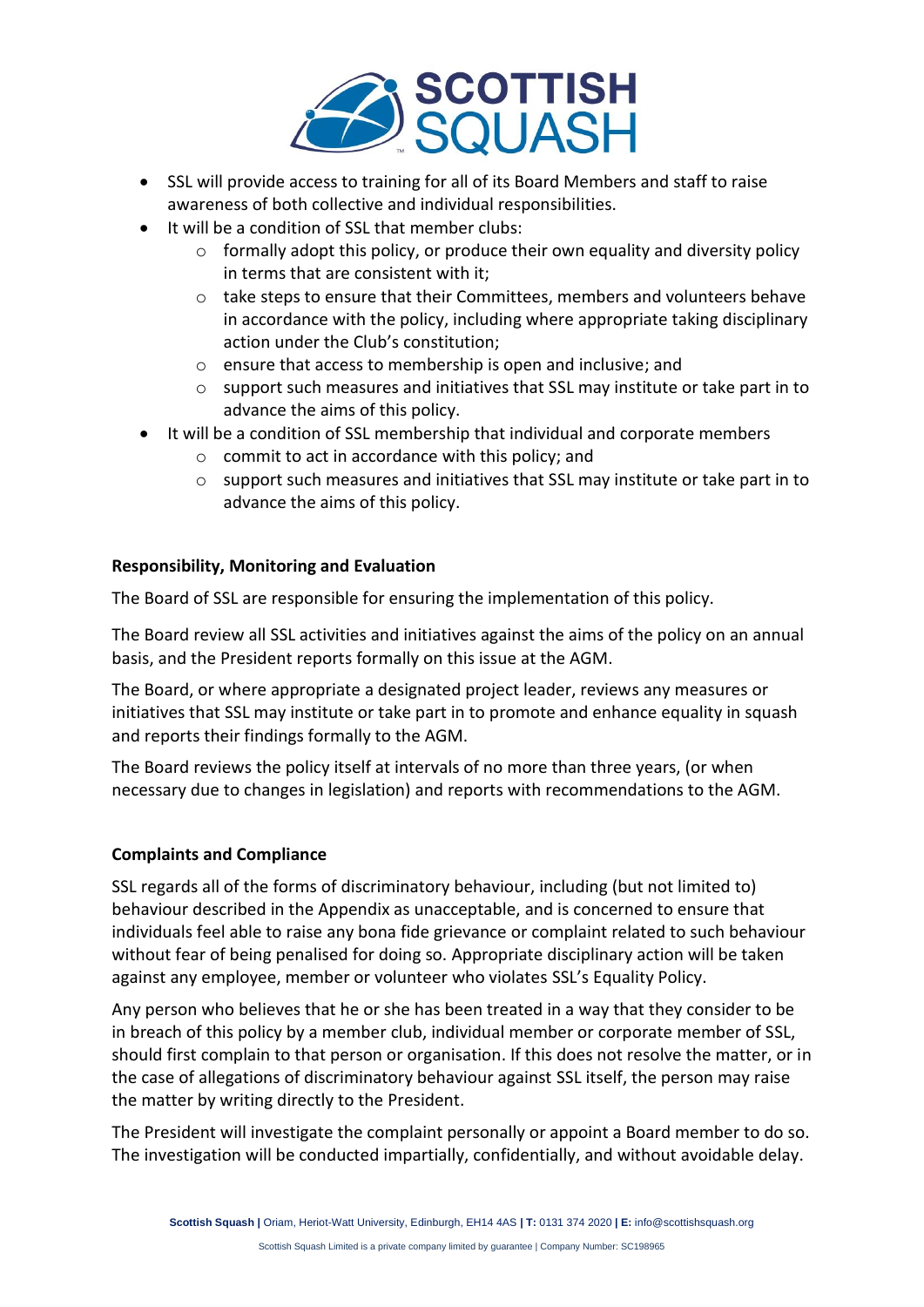

Any person or organisation against whom a complaint has been made will be informed of what is alleged and given the opportunity to present their side of the matter.

The outcome of the investigation will be notified to the parties in writing and reported to the SSL Board. If the investigation reveals unacceptable discriminatory behaviour on the part of an individual member, corporate member, or member club the Board may impose sanctions on that person or organisation in line with SSL's Articles of Association. Sanctions may range from a written reminder concerning future conduct up to and including temporary or permanent expulsion from SSL membership. In deciding what sanction is appropriate in a particular case the Board will consider the severity of the matter and take account of any mitigating circumstances.

Where the violation of the Equality Policy by way of harassment, victimisation or discrimination amounts to a criminal offence, the appropriate authority will be informed.

In the event that an individual or organisation associated with SSL is subject to allegations of unlawful discrimination in a court or tribunal, the SSL Board will co-operate fully with any investigation carried out by the relevant lawful authorities and, subject to the outcome, may consider taking action as above in relation to the matter concerned.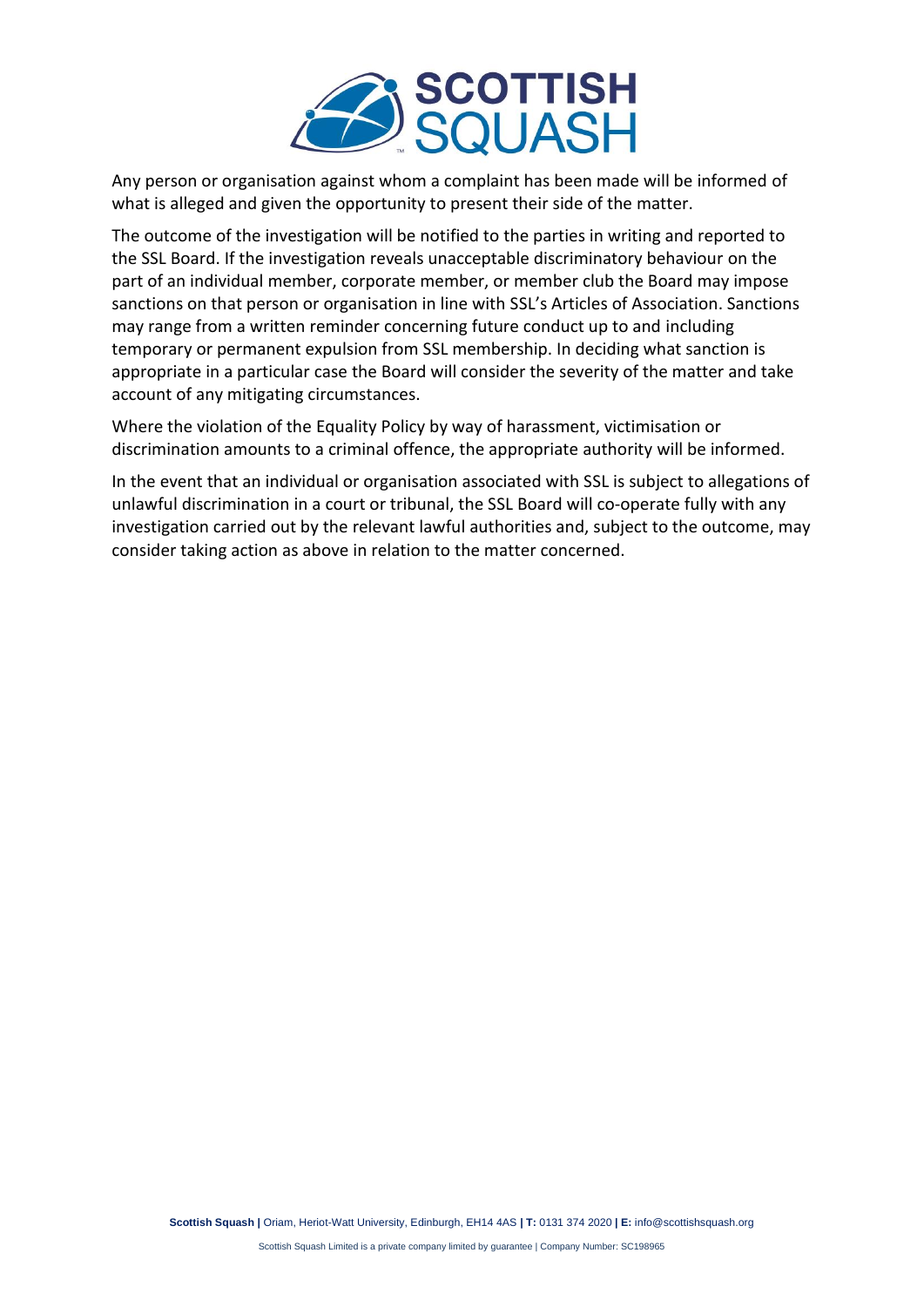

## **APPENDIX – Relevant legislation and forms of unacceptable discrimination**

## **Legal rights**

Discrimination has been legally defined through a series of legislative acts, including the Race Relations Act, the Sex Discrimination Act, the Disability Discrimination Act and the Equality Act 2006.

In April 2010, the Equality Act 2010 received Royal Assent. The Equality Act 2010 is a relatively new law which harmonises where possible, and in some cases extends, protection from discrimination. It applies throughout the UK and came into force in October 2010.

Discrimination refers to unfavourable treatment on the basis of particular characteristics, which are known as the 'protected characteristics'. Under the Equality Act 2010, the protected characteristics are defined as age (employment only until 2012), disability, gender reassignment, marital or civil partnership status (employment only), pregnancy and maternity, race (which includes ethnic or national origin, colour or nationality), religion or belief, sex (gender) and sexual orientation.

Under the Equality Act 2010, individuals are protected from discrimination 'on grounds of' a protected characteristic<sup>1</sup>. This means that individuals will be protected if they have a characteristic, are assumed to have it, associate with someone who has it or with someone who is assumed to have it.

### **Forms of discrimination and discriminatory behaviour include the following:**

### **Direct discrimination**

Direct discrimination can be described as less favourable treatment on the grounds of one of the protected characteristics.

### **Indirect discrimination**

Indirect discrimination occurs when a provision, criterion or practice is applied to an individual or group that would put persons of a particular characteristic at a particular disadvantage compared with other persons.

### **Discrimination arising from disability**

When a disabled person is treated unfavourably because of something connected with their disability and this unfavourable treatment cannot be justified, this is unlawful. This type of discrimination only relates to disability.

#### **Harassment**

Harassment is defined as unwanted conduct relating to a protected characteristic that has the purpose or effect of violating a person's dignity, or which creates an intimidating or hostile, degrading, humiliating or offensive environment for that person.

### **Victimisation**

It is unlawful to treat a person less favourably because he or she has made allegations or brought proceedings under the anti-discrimination legislation, or because they have helped another person to do so. To do so would constitute victimisation.

 $<sup>1</sup>$  The exception to this is pregnancy and maternity, which does not include protection by association</sup> or assumption – a woman is only protected from discrimination on grounds of her own pregnancy.